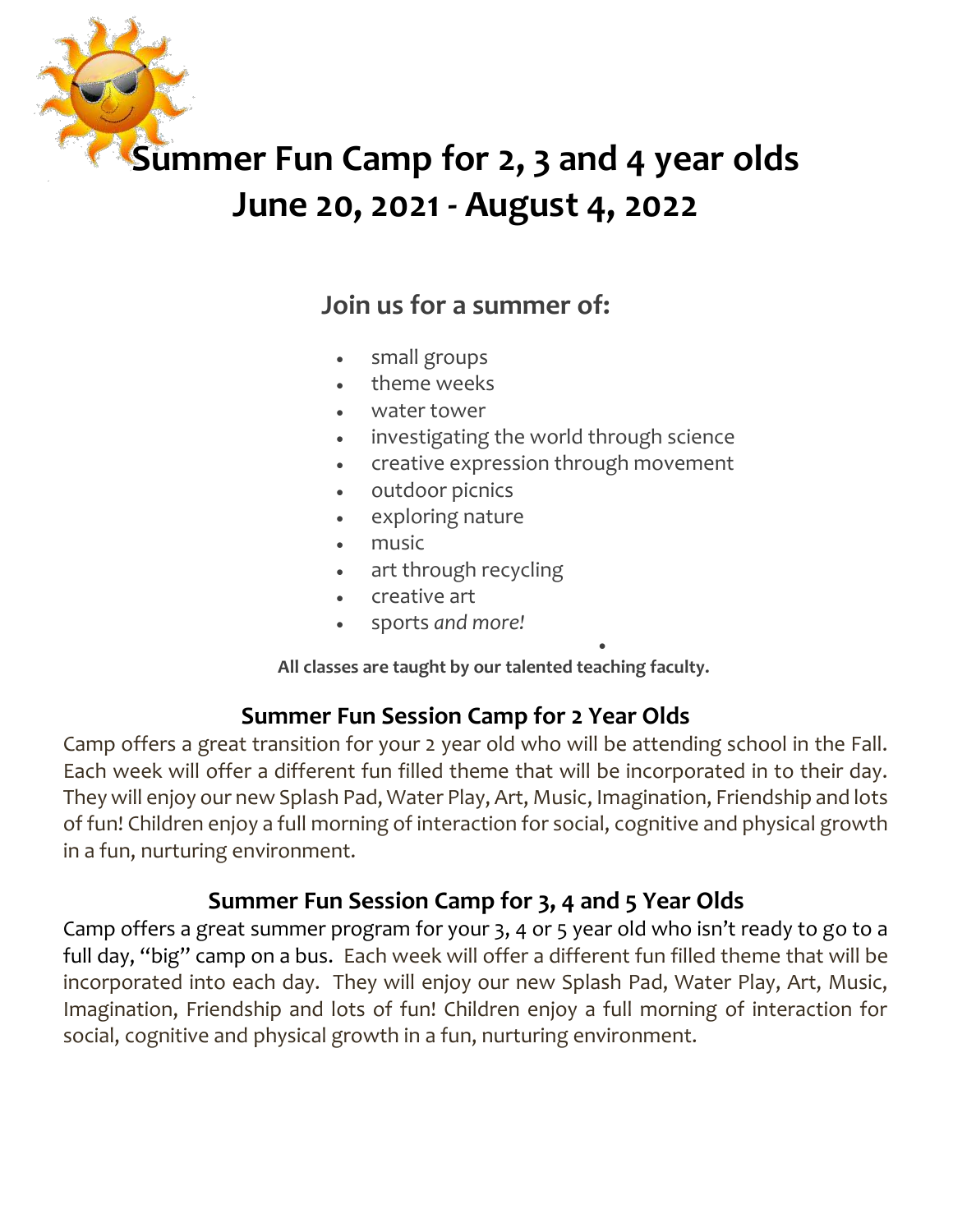# **Summit JCC ELC Summer Fun 2022 June 20, 2021 - August 4, 2021 Session Weeks for 2, 3, and 4 year olds (minimum of 2 sessions required)**

*Please submit one form per child. Please print clearly.*

|                                        | _Birth Date________________________________Gender: M / F/NA |  |
|----------------------------------------|-------------------------------------------------------------|--|
|                                        |                                                             |  |
|                                        |                                                             |  |
| Parent/Guardian 1<br>Name:             | Parent/Guardian 2<br>Name:                                  |  |
| Address:<br>(if different from above): | <b>Address</b><br>(if different from above):                |  |
| <b>Cell Phone:</b>                     | <b>Cell Phone:</b>                                          |  |
| Email (if different from above):       | Email (if different from above):                            |  |
| School Attending as of 9/2022:         |                                                             |  |

### *PLEASE NOTE THAT THERE IS A MINIMUM NUMBER OF STUDENTS NEEDED TO RUN ALL PROGRAMS. WE WILL BE FOLLOWING STRICT COVID PROTOCOLS.*

*Please circle the sessions you are registering for.*

*(Minimum of 2 sessions required)*

|                                           | <b>PRICING</b>                      |                                                   |                                                    |                                                   |
|-------------------------------------------|-------------------------------------|---------------------------------------------------|----------------------------------------------------|---------------------------------------------------|
| 2 Year Olds<br>(2 by October 1, 2022)     | <b>Full Session</b><br>$6/20 - 8/4$ | 1 <sub>st</sub><br><b>Session</b><br>$6/20 - 7/7$ | 2 <sub>nd</sub><br><b>Session</b><br>$7/11 - 7/21$ | 3 <sup>rd</sup><br><b>Session</b><br>$7/25 - 8/4$ |
| 3 days-T, W, TH<br>9:00am-12:00pm         | \$1,510                             | \$460                                             | \$690                                              | \$460                                             |
| 4 days-M, T, W, TH<br>9:00am-12:00pm      | \$2,060                             | \$930                                             | \$620                                              | \$620                                             |
|                                           |                                     |                                                   |                                                    |                                                   |
| 3 and 4 year olds<br>3 by October 1, 2022 | <b>Full Session</b><br>$6/20 - 8/4$ | 1 <sub>st</sub><br><b>Session</b><br>$6/20 - 7/7$ | 2 <sub>nd</sub><br><b>Session</b><br>$7/11 - 7/21$ | 3rd<br><b>Session</b><br>$7/25 - 8/4$             |
| 4 days-M, T, W, TH<br>9:00am-12:30pm      | \$2,440                             | \$1,090                                           | \$725                                              | \$725                                             |